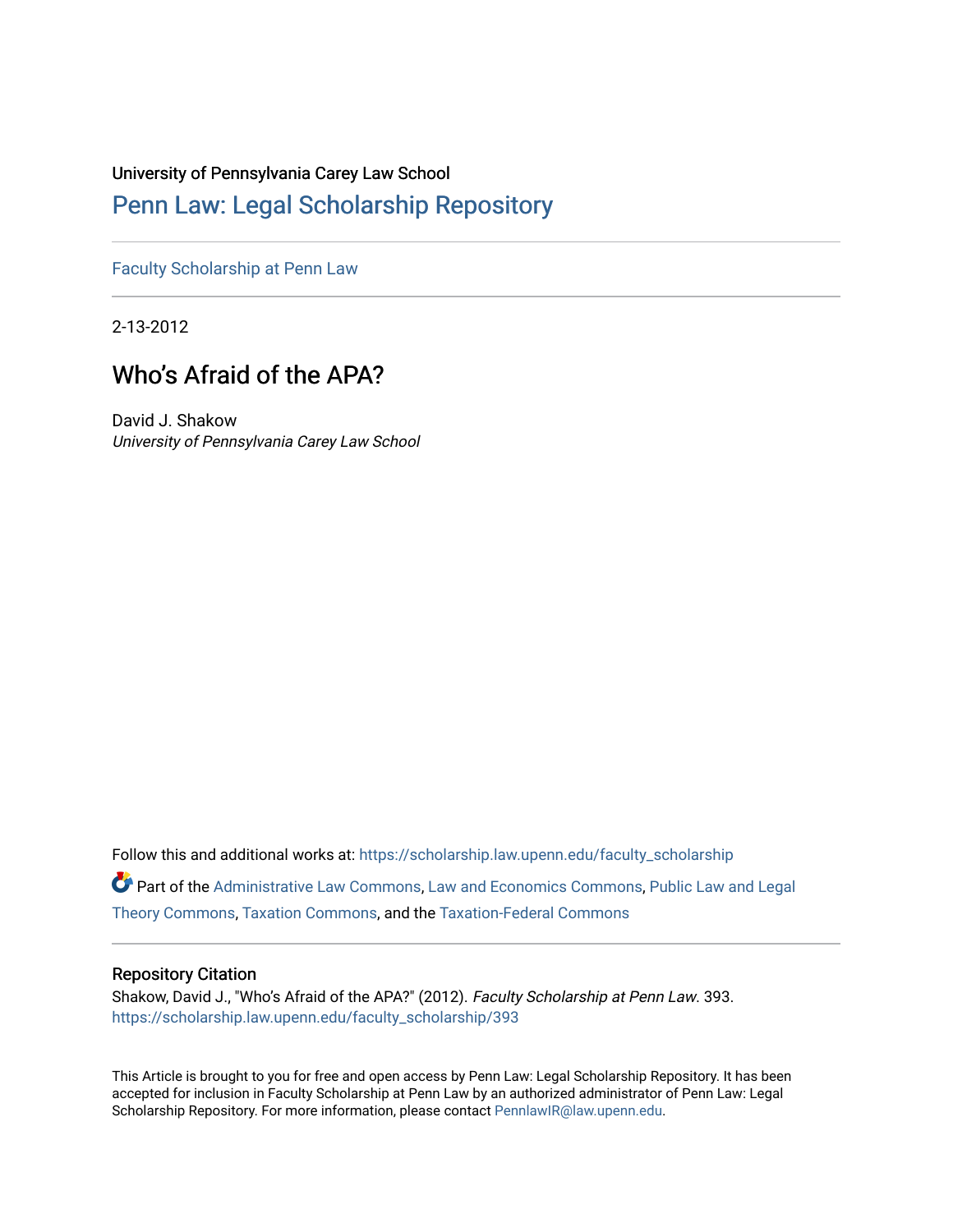# tax notes<sup>®</sup> SPECIAL REPORT

# **Who's Afraid of the APA?**

**By David J. Shakow**



David J. Shakow is counsel at Chamberlain, Hrdlicka, White, Williams & Autrey's Philadelphia office and professor emeritus at the University of Pennsylvania Law School. He would like to thank his Penn colleague, Matt Adler, for special efforts in helping him understand the intricacies of

David J. Shakow

administrative law. He also thanks his Chamberlain colleague Dustin Covello for his careful review of an earlier version of the report. Any errors are Shakow's own. Special thanks to Bill Draper of the Penn law library for helping find some of the more obscure documents needed for this report.

The Supreme Court's decision in *Mayo* means that tax practitioners must be more sensitive to administrative law and judicial deference to administrative rules. This report reviews some of the important doctrines that apply.

> Copyright 2012 David J. Shakow. All rights reserved.

### **Table of Contents**

| L.   | Operation of the APA 826                             |     |
|------|------------------------------------------------------|-----|
| II.  | The Deference Standards 826                          |     |
| III. | Legislative vs. Interpretive Regulations 827         |     |
| IV.  | Chevron's Step 1: Statute Compliance  828            |     |
| V.   | Chevron's Step 2: Approved                           |     |
|      |                                                      |     |
| VI.  | Interpretive Regulations - Skidmore  830             |     |
|      | VII. IRS Positions Other Than Regulations            | 831 |
|      | VIII. Agency's Interpretation of Its Own Rules . 832 |     |
| IX.  | The Good Cause Exception  833                        |     |
| X.   | Retroactive Rules  834                               |     |
|      | A. The Statutory Structure — Section 7805 . 834      |     |
|      | B. The Judicial Gloss  834                           |     |
| XI.  | One Last Look at Mayo  835                           |     |
| XII. |                                                      |     |

*Mayo*<sup>1</sup> has stirred concern among members of the tax bar. By daring to say that the IRS is just like any other federal agency, the Supreme Court has left the tax bar scrambling to accumulate the expertise it needs to navigate the rules of administrative law.

The initial focus of attention has been the application of *Chevron*, <sup>2</sup> the immediate subject of *Mayo*. Tax practitioners quickly learned that *Chevron* requires a two-step analysis: whether the words of the statute are clear and, if not, whether the administrator's action is reasonable. That test may seem pretty simple. But it turns out that in the administrative law community, the precise application of *Chevron* is unclear. Since 2007, the American Bar Association *Administrative Law Review* has published nine articles with *Chevron* in their title,<sup>3</sup> and about 43 articles have cited *Chevron* in that time.

But beyond *Chevron*, the tax bar recognizes that if IRS regulations are like any other agency's regulations, then they are governed by the same rules that govern other agency regulations and specifically are subject to the Administrative Procedure Act (APA).4 Tax practitioners also will presumably need to

<sup>3</sup>Randolph J. May, "Defining Deference Down, Again: Independent Agencies, *Chevron* Deference, and *Fox*,'' 62 *Admin. L. Rev*. 433 (2010); William S. Jordan III, ''*Chevron* and Hearing Rights: An Unintended Combination,'' 61 *Admin. L. Rev*. 249 (2009); John S. Kane, ''Refining *Chevron* — Restoring Judicial Review to Protect Religious Refugees,'' 60 *Admin. L. Rev*. 513 (2008); Abigail R. Moncrieff, ''Reincarnating the 'Major Questions' Exception to *Chevron* Deference as a Doctrine of Noninterference (or Why *Massachusetts v. EPA* Got It Wrong),'' 60 *Admin. L. Rev*. 593 (2008); Ann Graham, ''Searching For *Chevron* in Muddy Waters: The Roberts Court and Judicial Review of Agency Regulations,'' 60 *Admin. L. Rev*. 229 (2008); Elizabeth V. Foote, ''Statutory Interpretation or Public Administration: How *Chevron* Misconceives the Function of Agencies and Why It Matters,'' 59 *Admin. L. Rev*. 673 (2007); Linda Jellum, ''*Chevron*'s Demise: A Survey of *Chevron* From Infancy to Senescence,'' 59 *Admin. L. Rev*. 725 (2007); Daniel J. Gifford, ''The Emerging Outlines of a Revised *Chevron* Doctrine: Congressional Intent, Judicial Judgment, and Administrative Autonomy,'' 59 *Admin. L. Rev*. 783 (2007); David S. Rubenstein, ''Putting the Immigration Rule of Lenity in Its Proper Place: A Tool of Last Resort After *Chevron*,'' 59 *Admin. L. Rev*. 479 (2007). The titles of some of the articles suggest that all is not well (or at least clear). <sup>4</sup>

<sup>4</sup>5 U.S.C. section 551ff.

<sup>1</sup> *Mayo Foundation for Medical Education and Research v. United*

*States*, 131 S. Ct. 704 (2011), *Doc 2011-609*, 2011 TNT 8-10.<br><sup>2</sup>Chevron USA Inc. v. Natural Resources Defense Council Inc., 467 U.S. 837 (1984). <sup>3</sup>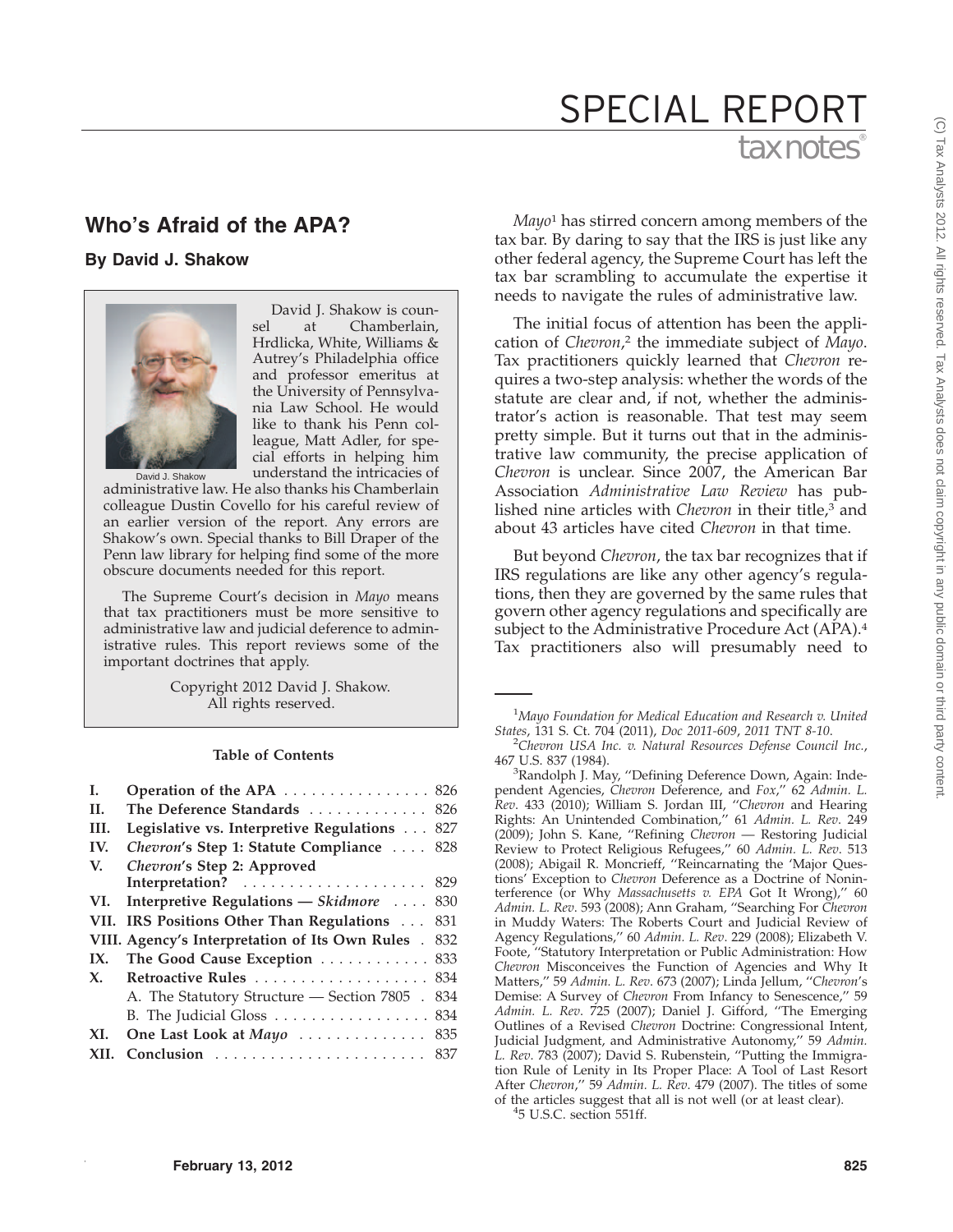become more expert in the APA, although the act's significance certainly has not been ignored by the tax community.5

In this report, I hope to identify some of the major issues in the judicial review of administrative actions, particularly as they apply to tax rules. If I am successful, the reader will have more questions after reading the report than before.

### **I. Operation of the APA**

Here is the barest outline of administrative practice as it pertains to the promulgation of agency rules: The APA requires agencies to publish a notice of proposed rulemaking in the *Federal Register*. <sup>6</sup> The notice containing the proposed rule should include a statement of the legal basis of the rule. The public must then be given the opportunity to comment on the proposed rule.7 After considering those comments, the agency can promulgate the final rules with a statement of their basis and purpose.<sup>8</sup>

Those provisions mean that regulations published with notice and comment comply with the APA.9 However, there are a number of important exceptions. The most important for our purposes is that interpretive rules are not subject to the notice and comment requirement.10 Also, notice and comment are not required when the agency ''for good cause finds'' that they are ''impracticable, unnecessary, or contrary to the public interest."<sup>11</sup> The agency must include its findings and the reasons behind them when it publishes the rule. Finally, notice and comment are not required for ''rules of agency organization, procedure, or practice.''12

The rule's effective date normally cannot be sooner than 30 days after publication unless the rule grants an exemption, the rule is an interpretive rule, or there is good cause for a different effective date (which must be published with the rule).<sup>13</sup>

#### **II. The Deference Standards**

The issue highlighted in *Mayo* is the deference that is to be given to administrative rules. There are two main standards of deference given to administrative pronouncements. Some pronouncements sometimes referred to as legislative regulations get *Chevron* deference. Lesser pronouncements sometimes called interpretive regulations — get only *Skidmore* deference.14

As mentioned before, *Chevron* deference involves a two-step analysis:

When a court reviews an agency's construction of the statute which it administers, it is confronted with two questions. First, always, is the question whether Congress has directly spoken to the precise question at issue. If the intent of Congress is clear, that is the end of the matter; for the court, as well as the agency, must give effect to the unambiguously expressed intent of Congress. If, however, the court determines Congress has not directly addressed the precise question at issue, the court does not simply impose its own construction on the statute, as would be necessary in the absence of an administrative interpretation. Rather, if the statute is silent or ambiguous with respect to the specific issue, the question for the court is whether the agency's answer is based on a permissible construction of the statute.15

Essentially, Congress has allowed an agency to make a rule that will bind the courts. The agency's rule can be disregarded only if it is contrary to the statute on which it is purportedly based or is not a permissible construction of the statute. The court's view of whether the agency, in interpreting an ambiguous statute, has taken the best approach to the issue is of no consequence.

*Skidmore* deference is not as sweeping:

We consider that the... interpretations . . . of the Administrator... while not controlling upon the courts by reason of their authority, do constitute a body of experience and informed judgments to which courts and litigants may properly resort for guidance. The weight of such a judgment... will depend upon the thoroughness evident in its consideration, the validity of its reasoning, its consistency with earlier and later pronouncements,

<sup>5</sup> *See, e.g.*, Peter A. Lowy and Juan F. Vasquez, ''How Revenue Rulings Are Made and the Implications of That Process for Judicial Deference,'' 101 *J. Tax'n* 230 (2004); Michael Asimow, ''Public Participation in the Adoption of Temporary Tax Regulations,'' 44 *Tax Law*. 343 (1991). <sup>6</sup>

<sup>5</sup> U.S.C. section 553(b).

 $75$  U.S.C. section 553(c).

<sup>8</sup> *Id*. 9

*See infra* text accompanying notes 18-21 for the possibility that rules promulgated in other ways may get the same defer-

ence as those promulgated under notice and comment.<br><sup>10</sup>5 U.S.C. section 553(b)(A).<br><sup>11</sup>5 U.S.C. section 553(b)(B). The good cause exceptions are discussed in Part IX, below.

<sup>&</sup>lt;sup>12</sup>5 U.S.C. section 553(b)(A). <sup>13</sup>5 U.S.C. section 553(d).

<sup>&</sup>lt;sup>14</sup>323 U.S. 134 (1944). A separate aspect of deference is that the Court gives deference to an agency's *interpretation* of its own regulations. *Bowles v. Seminole Rock Co*., 325 U.S. 410 (1945); *Auer v. Robbins*, 519 U.S. 452 (1997). This is discussed in Part VIII, below. <sup>15</sup>*Chevron*, 467 U.S. at 842-843.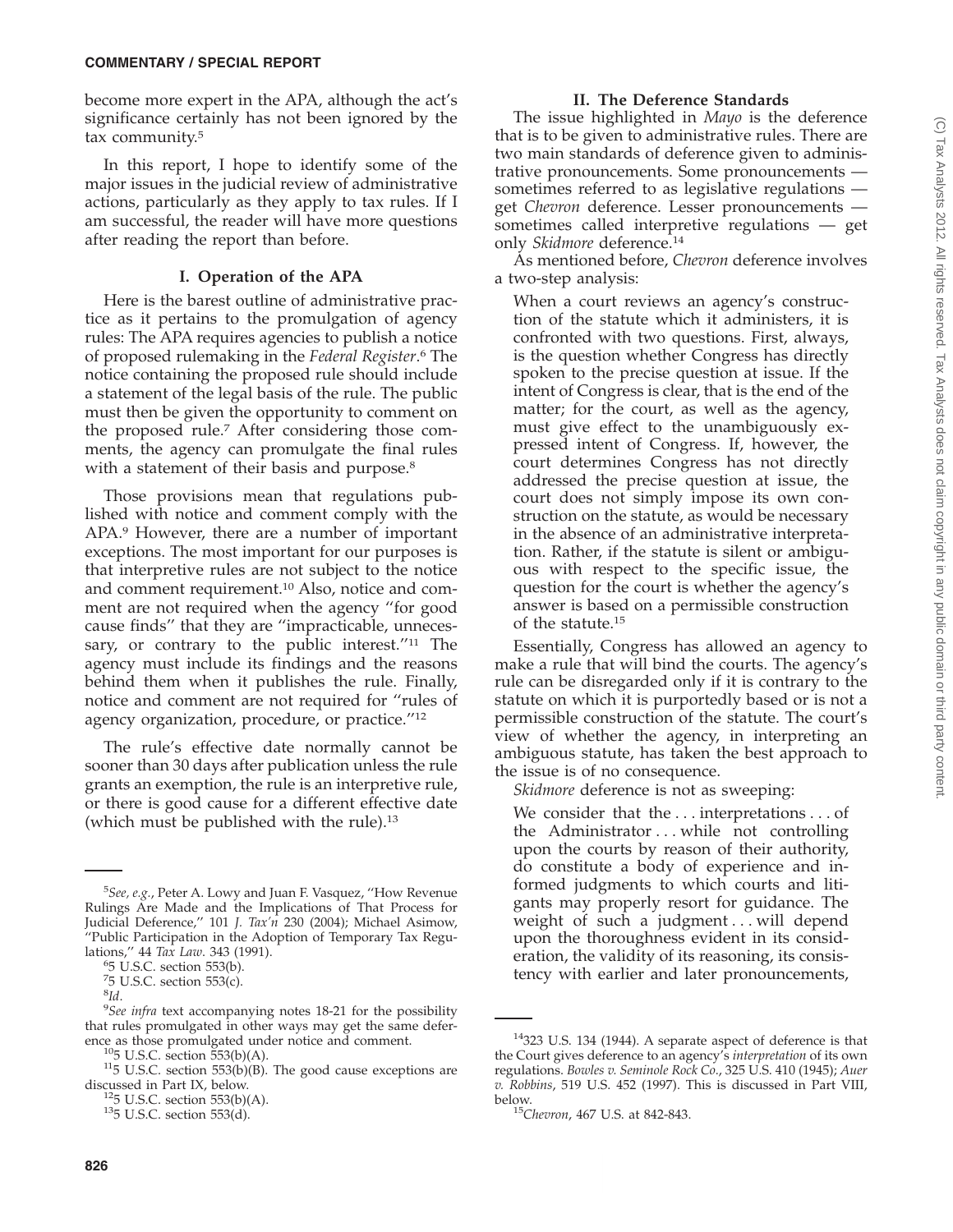and all those factors which give power to persuade, if lacking power to control.16

When *Skidmore* applies, the issue is narrower. Courts should defer to agency rules because the agency has expertise in the area and deals with the full scope of the issues all the time. However, the court can still conclude that it is unpersuaded by the agency's reasoning and opt for a decision it prefers.

The current state of the law is, as described above, to give the lesser *Skidmore* deference to interpretive regulations under the Supreme Court's decision in *Christensen v. Harris County*. 17

The Court in *United States v. Mead Corp.*<sup>18</sup> indicated that it is prepared to extend *Chevron* deference to some pronouncements that are not legislative regulations. The exact boundaries of the *Mead* rule are unclear.19 No Supreme Court decision has relied on *Mead* to give *Chevron* deference to a rule that was not promulgated with notice and comment procedures. Any deviation from the notice and comment requirement would be most important in the tax area if the IRS wanted the courts to grant *Chevron* deference to revenue rulings. There has been serious discussion regarding whether IRS pronouncements other than regulations, such as revenue rulings, might be subject to *Chevron* deference.20 However, the Justice Department has indicated that it will not argue for *Chevron* deference for revenue rulings and revenue procedures.<sup>21</sup>

The description above makes it seem that there are reasonably clear lines separating types of deference and the circumstances under which they are appropriately applied. Studies of Supreme Court decisions have raised serious questions about that conclusion, pointing to many cases when justices applied different rules of deference, or no clear rule at all.22 That helps explain the flood of academic literature questioning the actual effects of *Chevron* in the courts.

#### **III. Legislative vs. Interpretive Regulations**

Before *Mayo*, it was not clear that the Supreme Court applied the normal *Chevron* rules of deference in tax cases. As the Court recognized in *Mayo*, its prior decisions sometimes allowed courts to use a lesser form of deference based on the test in *National Muffler*. <sup>23</sup> Also, before *Mayo*, tax practitioners distinguished legislative regulations from interpretive regulations based on whether the IRS was specifically authorized to issue the regulations (for example, the consolidated return regulations authorized by section  $1502$ ).<sup>24</sup> At the time, the significance of making the distinction seemed limited. A practitioner might have wanted to assert that a regulation was legislative if the IRS had failed to comply strictly with the rules of the APA in connection with legislative regulations.25

The Supreme Court in *Mayo* rejected the application of *National Muffler* rather than *Chevron* to tax cases.26 Moreover, on the question of which tax regulations should be viewed as legislative regulations to which *Chevron* would apply, the opinion states: ''Our inquiry in that regard does not turn on whether Congress's delegation of authority was general or specific.''27 And, as the Court recognizes, the regulation in *Mayo* was issued ''pursuant to the explicit authorization to 'prescribe all needful rules and regulations for the enforcement' of the Internal Revenue Code.' 26 U.S.C. section 7805(a).''28 In other words, the explicit authorization of the IRS in

<sup>16</sup>*Skidmore*, 323 U.S. at 140; *see* the discussion of *Skidmore*

<sup>&</sup>lt;sup>18</sup>533 U.S. 218 (2001); see also Barnhart v. Walton, 535 U.S. 212, 222 (2002) (dicta indicates that the Court would grant *Chevron* deference to a rule announced through ''less formal'' means than notice and comment); *Edelman v. Lynchburg College*, 535 U.S. 106 (2002) (*Chevron* deference ''does not necessarily require an agency's exercise of express notice-and-comment rulemaking

<sup>&</sup>lt;sup>19</sup>See</sub> Lisa S. Bressman, "How *Mead* Has Muddled Judicial Review of Agency Action,'' 58 *Vand. L. Rev*. 1443 (2005). <sup>20</sup>*See generally* Kristin E. Hickman, ''IRS Guidance: The No

Man's Land of Tax Code Interpretation,'' 2009 *Mich. St. L. Rev*.

<sup>&</sup>lt;sup>21</sup>Marie Sapirie, "DOJ Won't Argue for *Chevron* Deference for Revenue Rulings and Procedures, Official Says,'' *Tax Notes*, May 16, 2011, p. 674, *Doc 2011-9936*, *2011 TNT 90-7*. This issue is discussed further in Part VII, below.

<sup>22</sup>*E.g.*, Cano N. Raso and William N. Eskridge Jr., ''*Chevron* as a Canon, Not a Precedent: An Empirical Study of What Motivates Justices in Agency Deference Cases,'' 110 *Columb. L. Rev*. 1727 (2010). 23440 U.S. 472 (1979); *see Mayo*, 131 S. Ct. at 712. <sup>24</sup>*See* American Bar Association Section of Taxation, ''Report

of the Task Force on Judicial Deference,'' 57 *Tax Law*. 717, 728 (2004); Coverdale, ''Court Review of Tax Regulations and Revenue Rulings in the *Chevron* Era,'' 64 *Geo. Wash. L. Rev*. 35, 49-50 (1995) (criticizing the distinction); Hickman, ''Coloring Outside the Lines: Examining Treasury's (Lack of) Compliance With Administrative Procedure Act Rulemaking Requirements,'' 82 *Notre Dame L. Rev*. 1727, 1761 (2007). That purported distinction was occasionally accepted by the courts. *E.g.*, *Abbott Laboratories v. United States*, 84 Fed. Cl. 96, 110 (Ct. Fed. Cl. 2008). The Court in *Mayo* admitted that it, too, had sometimes drawn that

<sup>&</sup>lt;sup>25</sup>See, e.g., Hickman, "A Problem of Remedy: Responding to Treasury's (Lack of) Compliance with Administrative Procedure Act Rulemaking Requirements,'' 76 *Geo. Wash. L. Rev*. 1153 (2008). <sup>26</sup>*Mayo*, 131 S. Ct. at 713. <sup>27</sup>*Id.* at 713-714. <sup>28</sup>*Id.* at 713.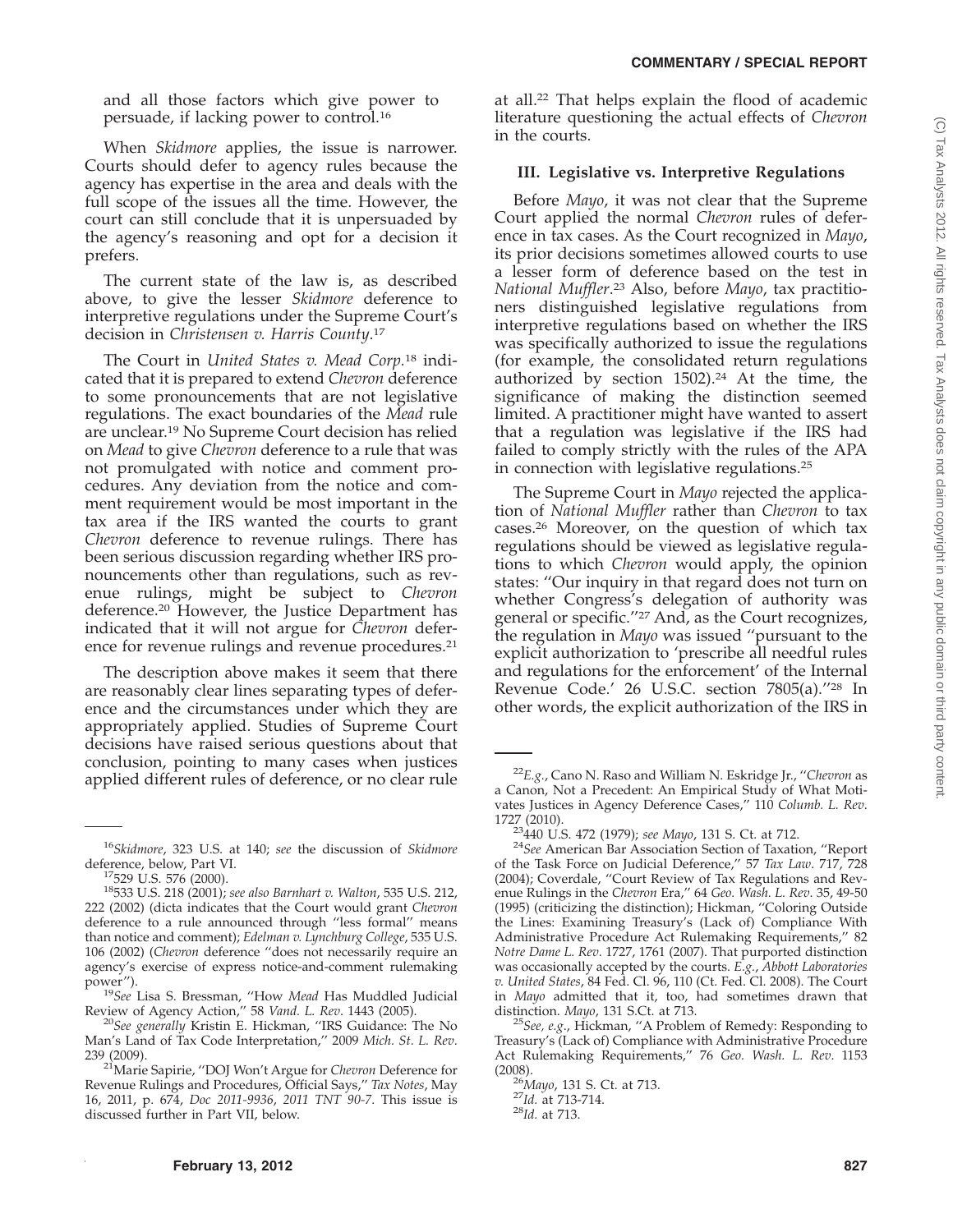this case was its general authority to promulgate regulations in section 7805. Thus, most IRS regulations will be subject to *Chevron* deference.

There is an important caveat to the conclusion that IRS legislative regulations are worthy of *Chevron* deference. As reflected in *Mayo*, to merit *Chevron* deference, it is important that the IRS use notice and comment procedures that the APA mandates<sup>29</sup>:

The Department issued the full-time employee rule only after notice-and-comment procedures... again a consideration identified in our precedents as a ''significant'' sign that a rule merits *Chevron* deference. *Mead*, *supra* at 230-231; see, *e.g.*, *Long Island Care at Home Ltd. v. Coke*, 551 U.S. 158, 173-174 (2007).

The classification of most IRS regulations as legislative for APA purposes may raise more problems for the IRS than it wishes to acknowledge. A study of 232 IRS regulations projects for which Treasury published final regulations (T.D.s) or notices of proposed rulemaking (NPRMs) between 2003 and 2005 revealed that the IRS followed the traditional APA process (NPRM followed by final regulations) less than 60 percent of the time.30 About 90 percent of the projects in which APA procedures were not followed resulted from the IRS's issuance of temporary regulations without notice and comment.31 Indeed, in more than 90 percent of the projects, whether APA procedures were followed or not, the IRS determined that APA section 553(b) did not apply to the regulation in question.32 After *Mayo*, that is no longer the case.33

#### **IV.** *Chevron***'s Step 1: Statute Compliance**

Section 706 of the APA provides that ''the reviewing court shall decide all relevant questions of law.'' That reflects the rather basic pronouncement in *Marbury v. Madison*34: ''It is emphatically the province and duty of the Judicial department to say what the law is.'' Thus, a regulation cannot pass muster unless the court first finds that the regulation is consistent with the language of the statute. It is not necessary that the statute have only one meaning, but the regulation must comport with a possible meaning of the statute.

A short discussion of the substance of *Chevron*'s two-step analysis is impossible. The courts have applied the decision in myriad cases, and there is no easy summary of how they approach its application. Accordingly, the *Chevron* approach does not lead to uniform, predictable results. A careful empirical study of post-*Chevron* cases concludes that even after *Chevron*, judges' decisions are significantly influenced by their own personal beliefs conservative judges continue to rule conservatively and liberal judges continue to rule liberally.35

An example of a step-one *Chevron* case is *INS v. Cardoza-Fonseca*. <sup>36</sup> Until 1980, an alien was eligible for asylum only if ''it is more likely than not that the alien would be subject to persecution.'' A 1980 amendment authorizes asylum if an alien has a ''well-founded fear of persecution.'' The Immigration and Naturalization Service said that was essentially the same test, but the Court held that that was not the case. The first test is objective; the second has subjective elements. Moreover, the fact that Congress changed the language is an indication that the tests are not the same.

In applying step one of *Chevron*, the Court has indicated that it will use ''traditional tools of statutory construction."37 What those tools are<sup>38</sup> and whether their use is appropriate are subjects of considerable controversy. Unfortunately, different judges may rely on the same tool and come to

<sup>29</sup>*Id.* at 714. As noted *supra*, text accompanying notes 18-21, the Court in *Mead* left open the possibility that *Chevron* deference would be given to rules not promulgated with a notice and

<sup>&</sup>lt;sup>30</sup>Hickman, *supra* note 25.<br><sup>31</sup>The DOJ will continue to argue that temporary regulations deserve *Chevron* deference, apparently relying on the rule in 5 U.S.C. section 553(b)(B) that notice and comment procedures need not be used if doing so would be ''impracticable, unnecessary, or contrary to the public interest," but won't argue for *Chevron* deference for proposed regulations. *See* Sapirie, *supra* note 21. Section  $7805(e)(1)$  now requires the IRS to issue proposed regulations whenever it issues temporary regulations. However, it does not follow that the temporary regulations will necessarily merit *Chevron* deference if accompanied by pro-

<sup>&</sup>lt;sup>32</sup>Hickman, *supra* note 25, at 1749. Apparently, that followed from instructions in the IRS Manual. *Id*. at 1749 n.91. Hickman asserts that it shouldn't matter if the IRS disclaims the need for

compliance with the APA procedures if it follows them anyway.<br><sup>33</sup>Whether the issuance of temporary and proposed regulations is in compliance with the APA's good cause exception is discussed in Part IX, below.

 $345$  U.S. (1 Cranch.) 137, 177 (1803).<br> $35$ Thomas Miles and Cass Sunstein, "Do Judges Make Regulatory Policy? An Empirical Investigation of *Chevron*,'' 73 *U. Chi. L. Rev*. 823 (2006). In the years immediately after *Chevron* was decided, that seems not to have been the case, and how *Chevron* would be applied was more predictable. *See* Peter H. Schuck and E. Donald Elliot, ''To the *Chevron* Station: An Empirical Study of Federal Administrative Law,'' 1990 *Duke L.J*. 984; Richard L. Revesz, "Environmental Regulation, Ideology, and the D.C. Circuit," 83 Va. L. Rev. 1717 (1997).

<sup>&</sup>lt;sup>36</sup>480 U.S. 421 (1987).<br><sup>37</sup>*Chevron*, 467 U.S. at 843 n.9. <sup>38</sup>Possible tools include congressional purpose, canons of construction, legislative history, and the plain meaning of the statute.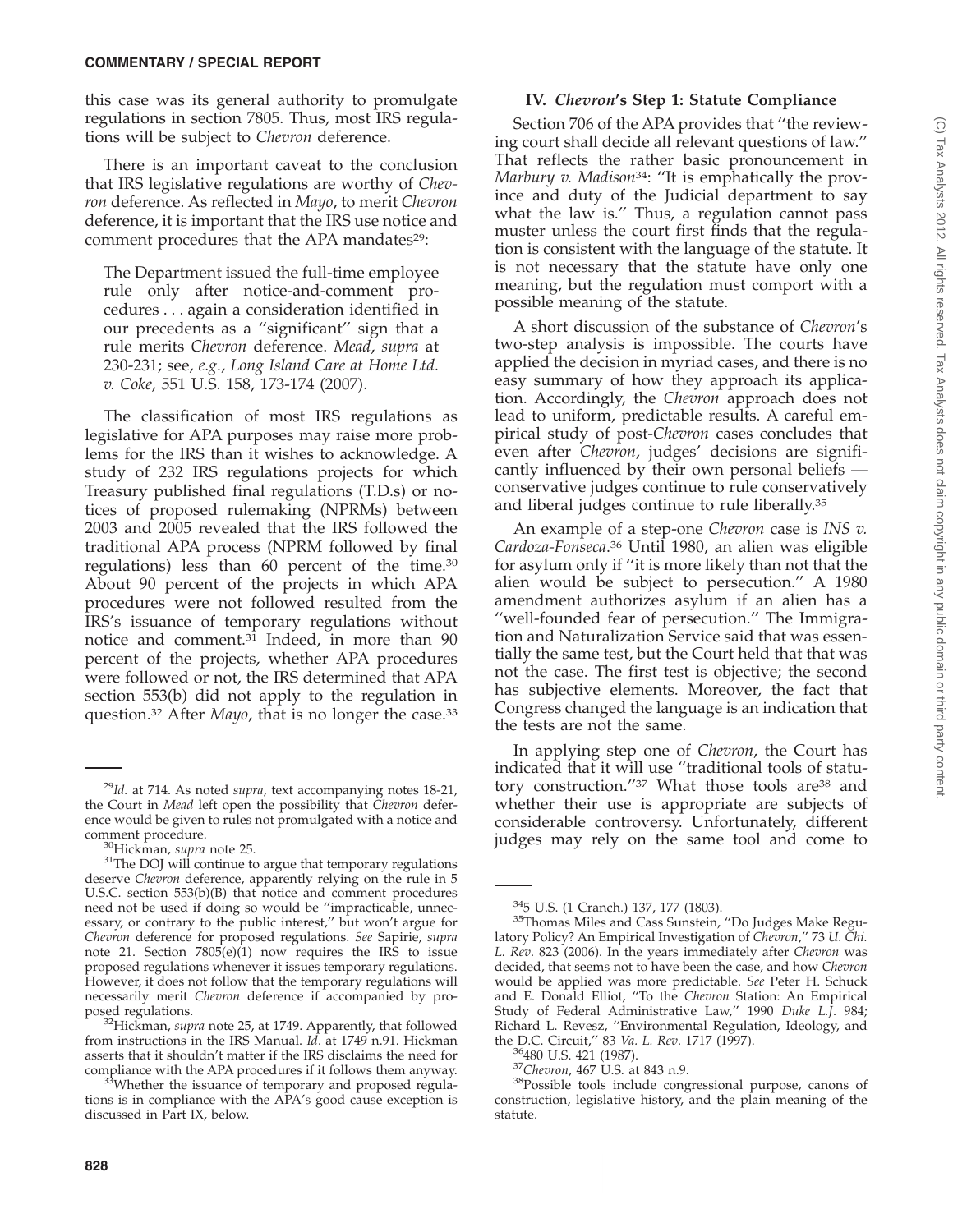opposite conclusions.39 Prof. Richard Pierce, in the leading administrative law textbook, argues that allowing courts to use the full gamut of tools of statutory construction would virtually eliminate the deference courts should be paying to administrative action.40 He advocates limiting the tools to plain meaning (limited to any definition in a reputable dictionary) and the constitutional avoidance canon (strike down an administrative construction of ambiguous language that raises a serious constitutional question). He is particularly wary of allowing the courts, rather than the administrative agencies, to use legislative history.

Tax lawyers have experienced the problem of deciding whether a statute is clear on its face in the section 6501(e) controversy. The section 6501(a) question that courts have confronted recently is whether the statute of limitations governing a tax liability resulting from the disallowance of inflated basis is six years because the inflation results in a substantial understatement of income. The Seventh Circuit in *Beard v. Commissioner*<sup>41</sup> held that the taxpayer loses under the first *Chevron* step — the statute's language clearly supports the government's position. On the other hand, the Fourth Circuit, in *Home Concrete & Supply LLC v. United States*, <sup>42</sup> relying in part on a Supreme Court decision,<sup>43</sup> held that the statute unambiguously favors the taxpayer. That controversy will presumably be settled by the Supreme Court, which accepted certiorari and has heard arguments in *Home Concrete*. 44

<sup>40</sup>Richard J. Pierce Jr., *Administrative Law Treatise* 238-240 (2010). For a general discussion, see Adrian Vermeule, ''Interpretive Choice,'' 75 *N.Y.U. L. Rev*. 74 (2000). On the use of plain meaning, see Frederick Schauer, ''Statutory Construction and the Coordinating Function of Plain Meaning,'' 1991 Sup. Ct. Rev.

# **V.** *Chevron***'s Step 2: Approved Interpretation?**

Many cases that require a *Chevron* analysis reach step two. But the test appears to be a difficult one to apply. Pierce says45:

It seems apparent that step two of *Chevron* is *State Farm* [*Motor Vehicle Manufactures Ass'n v. State Farm Mutual Automobile Ins. Co*., 463 U.S. 29 (1983)]. The Court has never explicitly so held, but it has applied *Chevron* step two in that manner in many cases, including *Chevron* and *Smiley* [*v. Citibank*, 517 U.S. 735 (1996)].... Thus, a court's task in applying *Chevron* step two is to determine: (1) whether the agency adequately discussed plausible alternatives, (2) whether the agency adequately discussed the relationship between the interpretation and pursuit of the goals of the statute, (3) whether the agency adequately discussed the relationship between the interpretation and the structure of the statute, including the context in which the language appears in the statute, and (4) whether the agency adequately discussed the relationship between the interpretation and any data available with respect to the factual predicates for the interpretation.

That description clearly focuses on the reasons given by the administrative agency in considering and finalizing its regulations. Without notice and comment, it is not easy to satisfy those requirements.

In a recent decision, the Supreme Court considered a Board of Immigration Appeals policy for deciding when an alien can apply to the attorney general for relief from deportation. The Court evaluated the policy based on whether it was arbitrary or capricious under APA section 706(2)(A). Although acknowledging that the scope of its review was narrow, in light of the expertise of the agency, the Court asserted that its role was to ensure that the agency ''engaged in reasoned decisionmaking.'' The government argued that the Court should apply *Chevron*'s step two. The Court's response was twofold. First, citing *Mayo*, the Court said its analysis would be the same as its section 706(2)(A) analysis, because *Mayo* characterized *Chevron*'s step two as asking whether the agency interpretation was "arbitrary or capricious in substance.''46 More interestingly, the

<sup>39</sup>*E.g*., *K-Mart Corp. v. Cartier Corp.*, 486 U.S. 281 (1988) (two opinions reach opposite conclusions relying on congressional intent); *Rust v. Sullivan*, 500 U.S. 173 (1991) (majority and dissent construe statute to avoid grave doubts about constitutionality, and reach opposite conclusions). In other cases, the justices rely on different canons and reach opposite conclusions. *E.g*., *Public Citizen v. Department of Justice*, 491 U.S. 440 (1989) (majority relies on legislative history; dissent relies on plain meaning). For useful discussions of particular canons, see Stephen Breyer, ''On the Uses of Legislative History in Interpreting Statutes,'' 65 *U.S.C. L. Rev*. 845 (1992); Michael Herz, ''Judicial Textualism Meets Congressional Micromanagement; A Potential Collision in Clean Air Act Interpretation," 16 Harv. Env. L. Rev. 175 (1992).

<sup>231.&</sup>lt;br>
<sup>41</sup>633 F.3d 616 (2011), *Doc 2011-1764, 2011 TNT 18-10.*<br>
<sup>42</sup>634 F.3d 249 (2011), *Doc 2011-2674, 2011 TNT 26-7.*<br>
<sup>43</sup>Colony *Inc. v. Commissioner*, 357 U.S. 28, 37 (1958).<br>
<sup>44</sup>The order granting certiorari is *a* www.supremecourt.gov/orders/courtorders/092711zr.pdf. A transcript of the oral argument, which was held on January 17, can be found at http://www.supremecourt.gov/oral\_argu **(Footnote continued in next column.)**

ments/argument\_transcripts/11-139.pdf. The justices in the oral argument seemed concerned with trying to determine when a

<sup>&</sup>lt;sup>45</sup>Pierce, *supra* note 40, at 219.<br><sup>46</sup>Judulang v. Holder, 181 L. Ed. 2d 449 (2011) (slip op. at 9 n.7), citing *Mayo*, 131 S. Ct. at 711 (quoting *Household Services Inc. v. Pfennig*, 541 U.S. 232, 242 (2004)).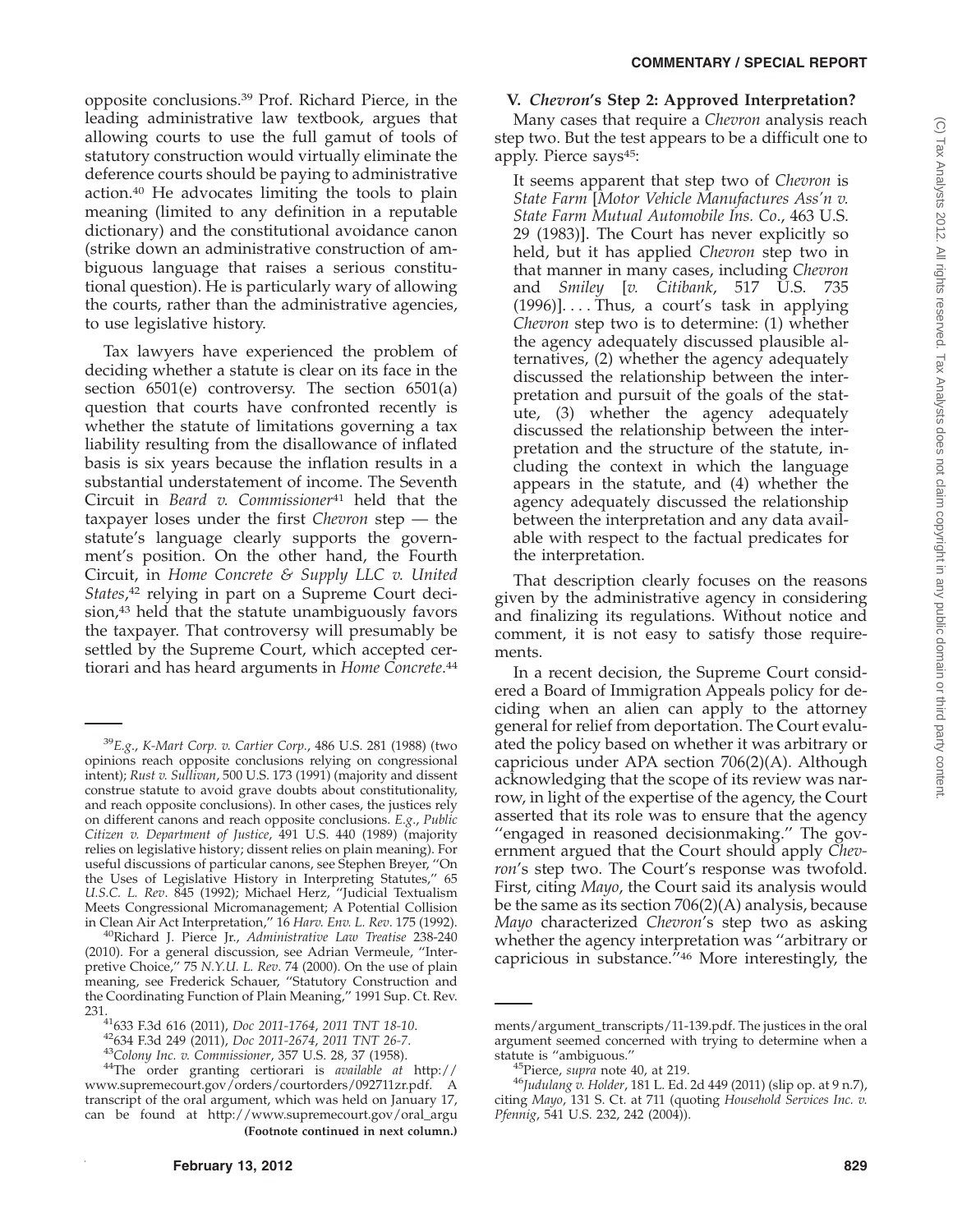### **COMMENTARY / SPECIAL REPORT**

Court held that *Chevron* did not apply because there was no statute to interpret. The statute gave the administrator the authority to allow an alien into the country even if the alien had run afoul of enumerated grounds for exclusion. The agency, as a matter of equity, extended that discretion to cases of deportation.47 Because the statute did not discuss deportation, the Court fell back on its usual standard of whether the agency's actions were arbitrary or capricious, without reference to *Chevron* precedents.

If that has any broader significance, it may allow courts more latitude in evaluating agency actions that are not clearly tied to particular statutory language. Take, for example, the controversy over whether an innocent spouse is subject to a two-year deadline to ask for equitable relief under section 6015(f).48 As the Third Circuit said in upholding the IRS's position imposing the two-year limit:

Section 6015 tells us nothing about when claims may be brought under subsection (f) as the section does not address this point.49

The court then went on to analyze the validity of the IRS position using a *Chevron* analysis. In light of *Judulang*, it is possible that a court would grant the IRS's position less deference if a similar case came up once it concluded that the statute did not address the issue.50 Based on *Judulang*, a conclusion that the statute did not address the issue would mean that *Chevron* was not applicable.

In any event, when *Chevron* step-two analysis is appropriate and there is no procedural impediment to the agency's issuing its rule, courts likely will uphold the agency rule in most cases. A study published in 1998 found that courts upheld the agency rule in 89 percent of cases in which a *Chevron* step-two analysis was conducted.51

### **VI. Interpretive Regulations —** *Skidmore*

As explained above, it would seem to follow from *Mayo* that substantive IRS regulations are legislative in nature, because they generally are

issued under the authority of a particular code provision or section 7805. I also note that the DOJ does not intend to argue that other IRS pronouncements, such as revenue rulings, warrant *Chevron* deference.52 Accordingly, they should warrant *Skidmore* deference — the courts should consider their persuasive power in light of the agency's expertise.

What factors are taken into account in applying *Skidmore* deference? One long-recognized factor is whether the guidance is contemporaneous with the statute; another is whether it is long standing.<sup>53</sup> Certainly, if those two factors are present, the guidance gains additional significance, although it does not mean courts will necessarily accept an administrative position that has both factors.54

One example of a court applying *Skidmore* is *General Electric Co. v. Gilbert*. <sup>55</sup> In that case, the company's disability plan excluded benefits for pregnancy. An Equal Employment Opportunity Commission (EEOC) guideline required disability benefits to be applied to disability related to pregnancy under the Civil Rights Act's prohibition of discrimination because of sex. The Court rejected the EEOC guideline using the *Skidmore* standard, arguing that it was not contemporaneous with the statute, contradicted an earlier interpretation of the EEOC, and went against the general tenor of the legislative history.

Exactly what constitutes the *Skidmore* standard is ultimately a subject of debate. A study of cases decided between 2001 and 2006 that purported to use *Skidmore* deference identified two forms of deference.56 In one, a court exercises independent judgment in evaluating an agency rule, which boils

<sup>47</sup>*Judulang*, 181 L. Ed. 2d 449, slip op. at 16-17 (and n.11): ''Section 212(c) simply has nothing to do with deportation.... Rather, section 212(c) refers solely to exclusion decisions; its extension to deportation cases arose from the agency's extra-textual view that some similar relief should be available in that context to avoid unreasonable distinctions."

<sup>&</sup>lt;sup>48</sup>This controversy was laid to rest administratively by CC-2011-017, *Doc 2011-16174*, *2011 TNT 143-23*. <sup>49</sup>*Manella v. Commissioner*, 631 F.3d 115 (3d Cir. 2011). 50Of course, once *Judulang* is on the books, a court might

consider the language of the statute more carefully before

asserting that it did not address the issue. 51Orin S. Kerr, ''Shedding Light on *Chevron*: An Empirical Study of the *Chevron* Doctrine in the U.S. Courts of Appeal,'' 15 *Yale J. on Reg*. 1, 30-31 (1998).

<sup>52</sup>*See* Sapirie, *supra* note 21. <sup>53</sup>*E.g.*, *Norwegian Nitrogen Co. v. United States*, 288 U.S. 294, 315 (1933) (Cardozo, J.) (contemporaneous guidance left intact — this factor was recognized as early as *Edwards' Lessee v. Darby*, 25 U.S. (12 Wheat.) 206, 210 (1827)); *United States v. Leslie Salt Co*.,

<sup>350</sup> U.S. 383, 396 (1956) (position long standing). <sup>54</sup>*See, e.g.*, *Mazer v. Stein*, 347 U.S. 201, 213 (1954); *Zuber v. Allen*, 396 U.S. 168 (1969) (presence of both factors does not result in deference). Congressional reenactments that occur after an administrative position has been promulgated may also be treated as supporting the administrative position. The Court took that position in *Corn Products Refining Co. v. Commissioner*, 350 U.S. 46, 53 (1955). However, it is probably wise not to put too much reliance on this factor. For a more balanced statement of the significance of reenactment, see *Mass. Trustees of Easter Gas & Fuel Assoc. v. United States*, 377 U.S. 235, 241 (1964). The idea of relying on reenactment is criticized in William N. Eskridge, ''Overriding Supreme Court Statutory Interpretation Decisions,'' 101 *Yale L.J*. 331 (1991). Indeed, the Court itself has recognized that it has treated reenactment inconsistently. *Helvering v. Griffiths*, 318 U.S. 371, 396 n.47 (1943).

*ering v. Griffiths*, 318 U.S. 371, 396 n.47 (1943). 55429 U.S. 125 (1976). 56Hickman and Krueger, ''In Search of the Modern *Skidmore* Standard,'' 107 *Columb. L. Rev*. 1235 (2007).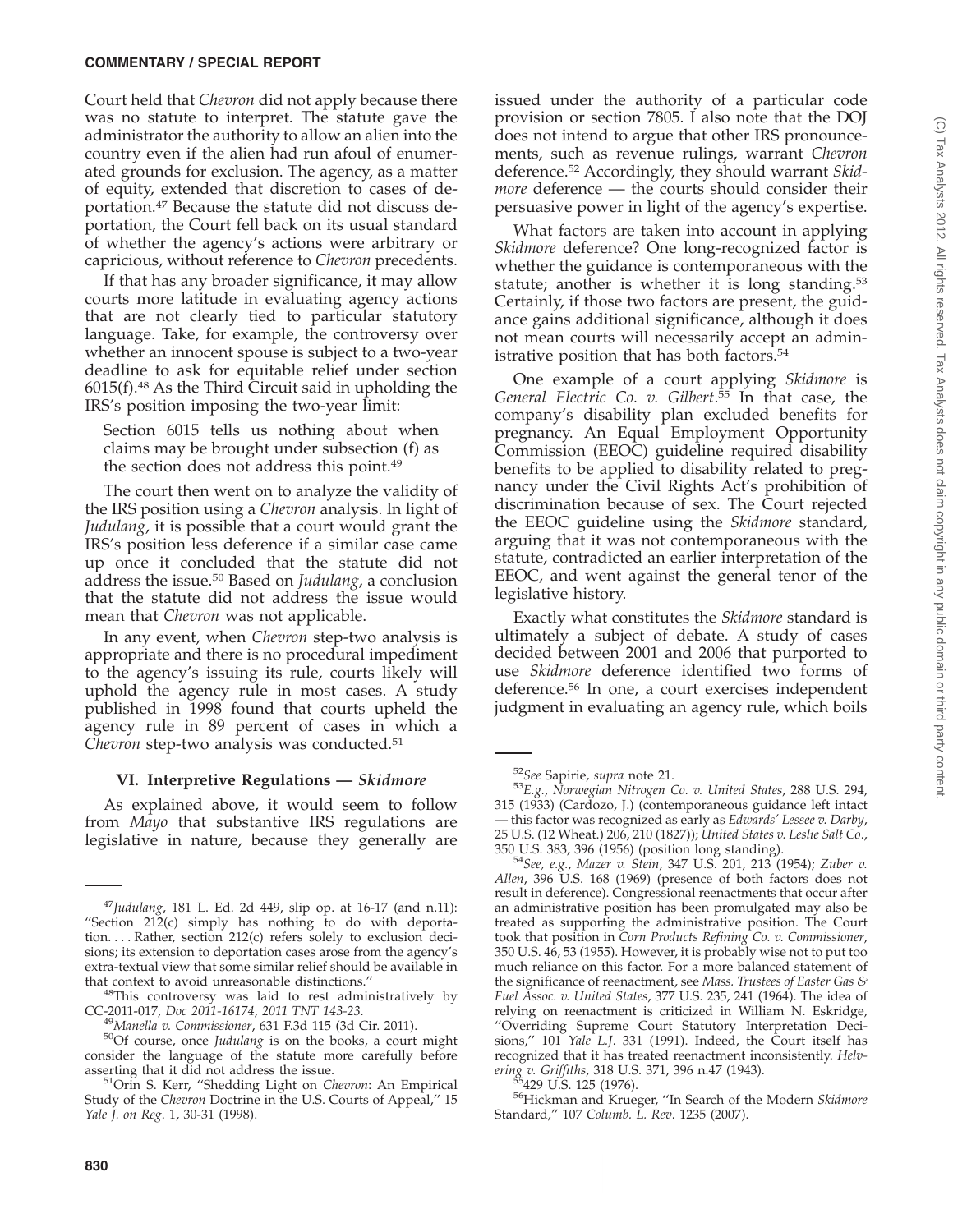#### **COMMENTARY / SPECIAL REPORT**

down to virtually no deference at all.<sup>57</sup> The other form has been termed ''sliding scale deference,'' in which the court uses a set of factors to determine how much deference it will give the agency rule. The factors considered are: ''thoroughness of consideration, agency expertise, validity of the reasoning, consistency of application, longevity of the interpretation, and formality of format — in evaluating the administrative interpretation.''58 The study found that in about 75 percent of the cases, the more deferential sliding scale was used, while less than 20 percent used the independent judgment model.59 Not surprisingly, the courts using the sliding scale approach were more likely to approve of the agency rule (in about 60 percent of the cases) than those using the independent judgment approach (50 percent).<sup>60</sup>

What seems clear is that *Skidmore* deference is less influential in practice than *Chevron* deference, under which 89 percent of cases reaching step two are decided for the agency.61 *Skidmore*'s exact contours, however, are less clear than *Chevron*'s and more subject to each court's particular approach.

#### **VII. IRS Positions Other Than Regulations**

The DOJ has indicated that it will not argue for *Chevron* deference for revenue rulings.<sup>62</sup> It is helpful to examine a possible basis for that decision to evaluate how likely it is to remain in effect.

As indicated above, legislative regulations get *Chevron* deference, while interpretive regulations get the lesser *Skidmore* deference. The other side of the coin is that legislative regulations must satisfy APA requirements — generally, they must be published with notice and comment procedures. That means that if a legislative regulation tries to masquerade as an interpretive regulation, it won't simply get *Skidmore* deference. Instead, it will be treated as an invalid legislative regulation.<sup>63</sup>

It would be comforting to have clear Supreme Court precedent distinguishing legislative from interpretive rules, but we do not: the precedent comes from circuit courts. It is difficult to extract a single test from the case law.

The clearest explanation may be in *American Mining Congress v. Mine Safety & Health Administration*. <sup>64</sup> If an agency intends to issue a legislative rule, it can. And if it uses the notice and comment procedure, then the rule will be a valid legislative rule (subject, presumably, to the *Chevron* tests). If the agency says that it intends to issue an interpretive rule, the court will be warier, since the agency may characterize a rule as interpretive in order to avoid APA procedures. Despite the agency's assertions, the rule will be treated as legislative if it has the force of law, and then it will be subject to APA procedures.

What factors determine that the rule is legislative? If the rule is essential to support agency enforcement, it is legislative. A simple example would be the consolidated return regulations without the regulations, there is no guidance about how consolidated returns should be prepared. Also, a rule is legislative when the agency ''explicitly invoke[s] its general legislative authority.''65 And finally, a rule that amends or contradicts a legislative rule must itself be legislative.<sup>66</sup>

*American Mining Congress* adds an important gloss to the last criterion. If an agency issues a vague and open-ended legislative rule, it cannot clarify that rule with an interpretative rule — the clarification itself will be legislative, and hence subject to notice and comment. The opinion gives as an example the Park Service's indication, in a legislative rule, that specific conditions would apply to a particular class of permits it issued.67 The

<sup>&</sup>lt;sup>57</sup>See Colin S. Diver, "Statutory Interpretation in the Administrative State," 133 *U. Pa. L. Rev.* 549, 565 (1985).

<sup>&</sup>lt;sup>58</sup>Hickman and Krueger, *supra* note 56, at 1267-1268.<br><sup>59</sup>Id. at 1271. The remaining cases were indeterminate.<br><sup>60</sup>Id. at 1276.<br><sup>61</sup>Kerr, *supra* note 51.<br><sup>62</sup>*See* Sapirie, *supra* note 21.<br><sup>63</sup>Pierce, *supra* note 40, procedurally defective legislative regulation has the force of an interpretive regulation. Michael I. Saltzman, *IRS Practice and Procedure* para. 3.02[3][c] (''Interpretive, or more accurately, 'non-legislative' rules include interpretive rules, policy statements, and procedurally defective legislative rules''). Saltzman's source for his assertion is the concurrence of Judges Halpern and Holmes in *Intermountain Insurance Service of Vail LLC v. Commissioner*, 134 T.C. 211, 226 (2010), *Doc 2010-10163*, *2010 TNT 88-12*, which states that a court ''should not entirely ignore invalidated regulations — but we cannot give them **(Footnote continued in next column.)**

binding force.'' In a note, the concurring judges add: ''If respondent had successfully promulgated interpretive rules, we would reach this same point.'' However, the opinion then cites, among other sources, Hickman, ''A Problem of Remedy: Responding to Treasury's (Lack of) Compliance with Administrative Procedure Act Rulemaking Requirements,'' 76 *Geo. Wash. L. Rev*. 1153, 1197 n.199 (2008) (suggesting invalidated regulations may be similar in force to proposed regulations, which set forth the agency's views but do not bind courts). Hickman cites *Butka v. Commissioner*, 91 T.C. 110, 130 (1988), for the proposition that a proposed regulation is ''not a complete nullity.'' However, it is not of the same legal status as an interpretive regulation, which is given *Skidmore* deference.

<sup>&</sup>lt;sup>64</sup>995 F.2d 1106 (D.C. Cir. 1993).<br><sup>65</sup>The court in *American Mining Congress* also viewed as significant whether the rule was published in the Code of Federal Regulations. However, that criterion was later called just a ''snippet of evidence.'' *See Health Ins. Ass'n of Am. Inc. v.*

*Shalala*, 23 F.3d 412, 423 (D.C. Cir. 1994). 66995 F.2d at 1110-1111. <sup>67</sup>*United States v. Piccotto*, 875 F.2d 345 (D.C. Cir. 1989).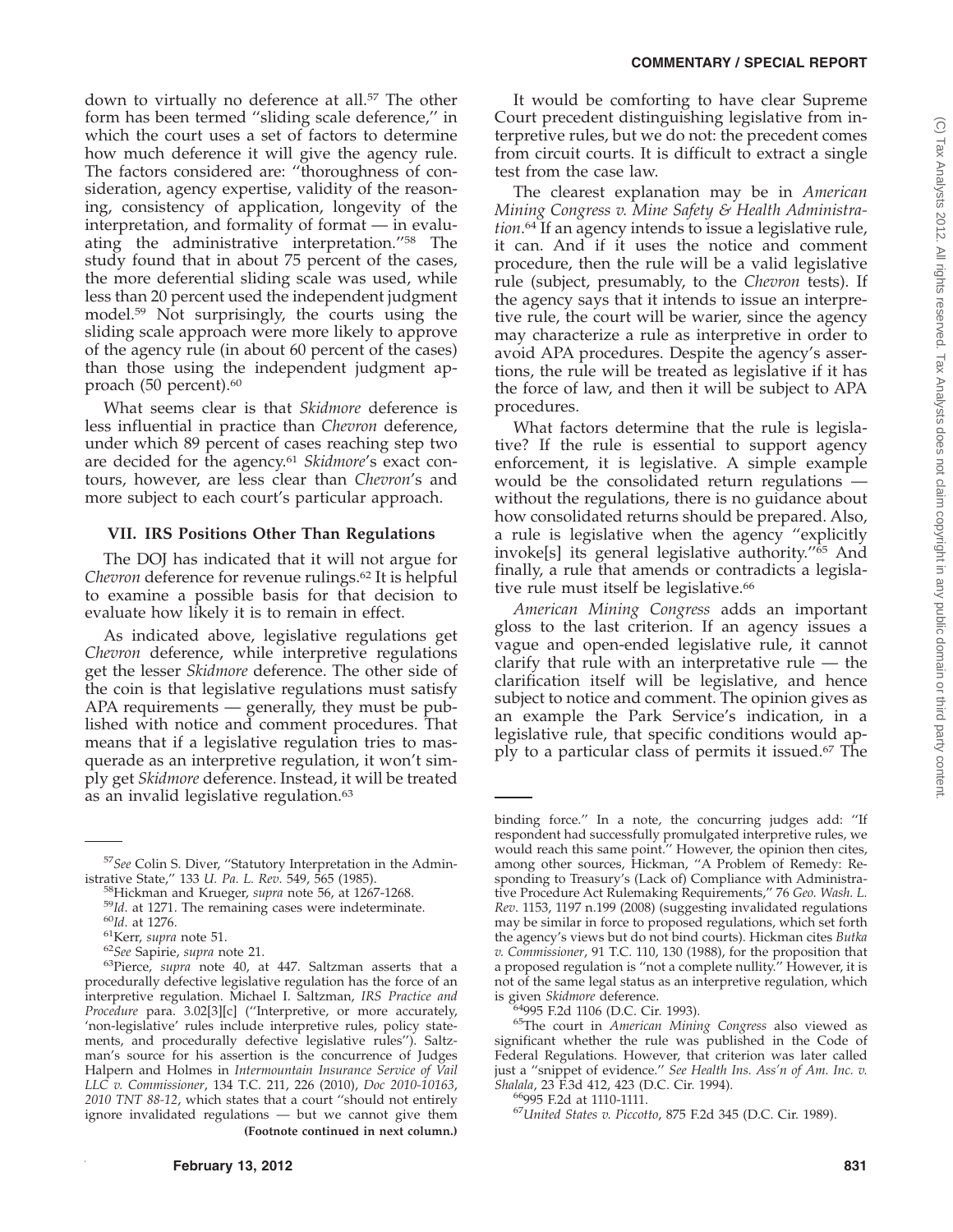rule indicated that a permit could contain ''additional reasonable conditions.'' Later, in a purported interpretative rule, it added a specific ''mandatory condition.'' The court said that would be treated as a legislative rule, requiring compliance with the APA. Essentially, courts view a vague legislative rule followed by a detailed ''interpretative'' rule as an end run around the APA, which they will not permit.68 The Supreme Court has expressed its concern about a specific manifestation of that administrative ploy in an ''anti-parroting'' canon: If the legislative regulation simply parrots the language of the statute, a court will not grant deference to an ''interpretative'' rule that interprets that legislative rule.69 Pierce approves of the *American Mining Congress* test, which has been followed in at least seven other circuits.70

As Pierce points out, however, there is another standard, which was articulated by the D.C. Circuit. In *Paralyzed Veterans of America v. D.C. Arena*, <sup>71</sup> the D.C. Circuit stated that a rule is legislative if it amends a prior interpretation of a legislative rule. In other words, the rule can be legislative if it amends an interpretative rule. Later cases in the D.C. Circuit have followed that view,<sup>72</sup> as has the Fifth Circuit.73 The Third Circuit has a case following *Paralyzed Veterans* to go with its decision following *American Mining Congress*. 74

If a court strictly followed *Paralyzed Veterans*, the IRS would be in a terrible bind. Assuming revenue rulings are interpretative, any change in position

taken in one would be legislative. The result? The revenue ruling would have to be issued under the APA's notice and comment procedures.

#### **VIII. Agency's Interpretation of Its Own Rules**

A different standard of deference, *Auer*<sup>75</sup> deference, applies when an agency interprets its own rules. In that situation, the interpretation will be controlling unless ''plainly erroneous or inconsistent with the regulation.''76

The agency interpretation can come in a variety of forms, even in a brief in the litigation. The court simply must be convinced that the agency interpretation reflects its ''fair and considered judgment on the matter in question.''77 What won't pass muster is an agency's ''post-*hoc* rationalization'' of action that is under judicial review.78

This strong deference to administrative action has two important qualifications. First, in *Gonzales v. Oregon*, <sup>79</sup> the Supreme Court refused to give deference to an agency interpretation of a regulation that simply parroted the statute. The logic of that refusal is that deference is given to regulations that have the benefit of notice and comment. If the regulation simply parrots the statute, there is little gained from the regulation, and the agency is just interpreting the statute, not its own regulation.

Second, *Auer* deference is not given to an interpretation of a regulation that will lead to a penalty, whether civil or criminal. Due process considerations limit the ability of an agency to clarify rules that can result in a penalty imposed on someone who acted before the clarification was available.<sup>80</sup>

We can ask whether the same logic should apply to limit *Chevron* deference in a penalty context. Moreover, if there is reason to give less than *Chevron* deference when violation of a regulation leads to a penalty, or less than *Auer* deference where an agency interprets its own regulation regarding a penalty, should that lesser deference apply to IRS regulations that affect a tax liability, not something denominated a penalty? In other words, can increased taxes be viewed as a penalty in that context? This question is particularly pointed when the IRS is simply running a nontax program through the code. An example to consider would be an IRS determination that a pension plan is nonqualified

<sup>68</sup>*See, e.g.*, *Mission Group Kansas v. Riley*, 146 F.3d 775 (10th

<sup>&</sup>lt;sup>69</sup>Gonzales v. Oregon, 546 U.S. 243 (2006). *See infra* note 79. The Court granted *Skidmore* deference to the rule in question. *Id.* at

<sup>263-264.</sup> 70Pierce, *supra* note 40, at 454, 456, citing *Warder v. Shalala*, 149 F.3d 73 (1st Cir. 1998); *New York City Employees' Retirement System v. SEC*, 45 F.3d 7 (2d Cir. 1995); *Appalachian States Low-Level Radioactive Waste Commission v. O'Leary*, 93 F.3d 103 (3d Cir. 1996); *Chen Zhou Chai v. Carroll*, 48 F.3d 1331 (4th Cir. 1995); *Hoctor v. Dep't of Agriculture*, 82 F.3d 165 (7th Cir. 1996); *Hemp Indus. Ass'n v. Drug Enforcement Admin*., 333 F.3d 1082, 1087 (9th Cir. 2003) (Pierce mentions the Ninth Circuit in his text but does not provide case support); *Mission Group Kansas*, *supra* note 68. Two D.C. Circuit cases that follow *American Mining Congress* are *Truckers United for Safety v. Federal Highway Administration*, 139 F.3d 156 (D.C. Cir. 1998) and *Aulenback v. Federal Highway Administration*, 103 F.3d 156 (D.C. Cir. 1997). Also following *American Mining Congress* is *National Organization of Veterans Advocates v. Secretary of Veterans Affairs*, 260 F.3d 1365 (Fed. Cir. 2001). The concurrence by Judges Halpern and Holmes in *Intermountain*, *supra* note 63, noted the primacy of the *American Mining Congress* standard.

<sup>&</sup>lt;sup>71</sup>117 F.3d 579 (D.C. Cir. 1997).<br><sup>72</sup>E.g., Project v. EPA, 425 F.3d 992 (D.C. Cir. 2005).<br><sup>73</sup>Shell Offshore v. Babbitt, 238 F.3d 622 (5th Cir. 2001).<br><sup>74</sup>SBC v. FCC, 414 F.3d 486 (3d Cir. 2005); compare Appalachian *States*, *supra* note 70.

<sup>75</sup>*Auer v. Robbins*, 519 U.S. 452 (1997). <sup>76</sup>*Bowles v. Seminole Rock & Sand Co.*, 325 U.S. 410, 414 (1945),

quoted in *Auer*, 519 U.S. at 461.<br><sup>77</sup>Talk Am. Inc. v. Mich. Bell Telephone Co., 131 S. Ct. 2254, 2263<br>(2011), citing *Auer*, supra note 75, at 462.

<sup>&</sup>lt;sup>78</sup>Talk Am., *supra* note 77, citing *Burlington Truck Lines Inc. v. United States*, 371 U.S. 156, 168-169 (1962).

*United States*, 371 U.S. 156, 168-169 (1962). 79546 U.S. 243 (2006). <sup>80</sup>*See generally* Pierce, *supra* note 40, at 543-553.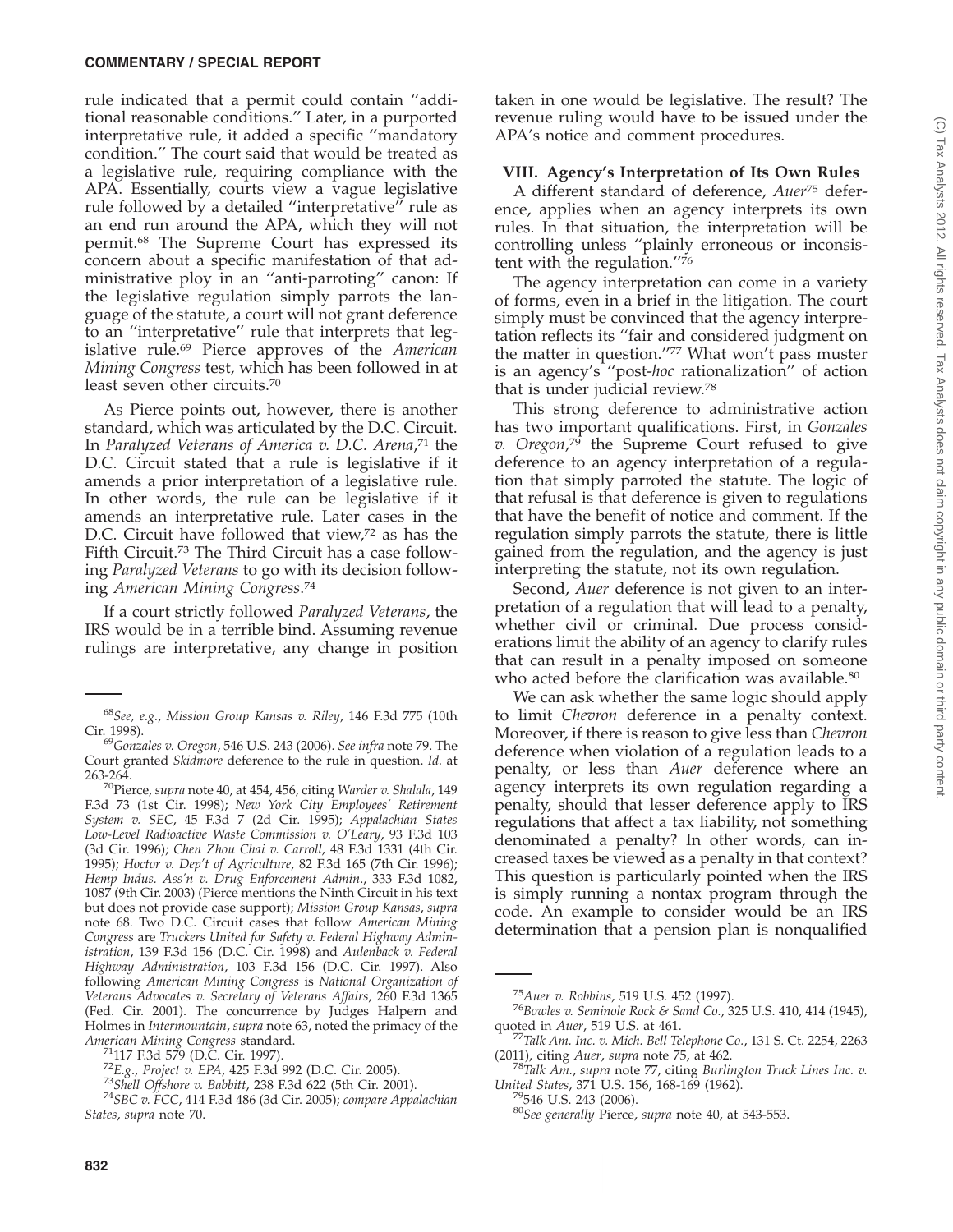#### **COMMENTARY / SPECIAL REPORT**

because it violated the nondiscrimination rules. Failure to satisfy those rules results in a disallowance of amounts paid into the plan, leading to an additional tax liability that could be viewed as a penalty because it does not stem from any change in the real income recognized by the taxpayeremployer. There would seem to be an argument that the resulting tax is a penalty for the purpose of deciding what level of deference should be given to a regulation promulgated by the IRS that defines what constitutes nondiscrimination.

Justice Antonin Scalia has raised the specter of a further, drastic limitation on *Auer* deference. In *Talk America Inc. v. Michigan Bell Telephone Co.*, he suggests that *Auer* deference is misguided because it encourages agencies to draft unclear regulations rather than having a clear regulation subject to the scrutiny of notice and comment procedures. He said that deferring to an agency's interpretation of its own rule ''encourages an agency to draft vague rules which give it the power, in future adjudications, to do what it pleases. This frustrates the notice and predictability purposes of rulemaking, and promotes arbitrary government.''81

#### **IX. The Good Cause Exception**

Section 553(b)(B) of the APA allows an agency to dispense with notice and comment if it finds that those procedures are ''impracticable, unnecessary, or contrary to the public interest." Section  $553(d)(3)$ allows an agency to have a rule with an effective date less than 30 days after publication of the rule "for good cause found." In both cases, the agency must give its reasons for deviating from the normal rule.

As indicated before, the IRS often publishes regulations, particularly temporary regulations, without complying fully with the notice and comment procedures, and those temporary regulations often have effective dates less than 30 days from publication.82 With the likelihood that more attention will now be paid to the IRS's compliance with the APA, can that practice hold up to scrutiny?

Pierce gives two reasons why agencies invoke the good cause exception.<sup>83</sup> One is "an urgent need to issue a rule to govern a particularly problematic

area of conduct.'' For example, in *Jifry v. FAA*, <sup>84</sup> the Federal Aviation Administration issued a new rule without notice and comment requiring automatic suspension of a foreign national's pilot's certificate if the Transportation Security Administration notifies the FAA that the pilot poses a security threat. That rule was issued in the wake of the 9/11 attacks, and the court pointed to those attacks as a sign of the emergency situation that justified issuing the rule without notice and comment. On the other hand, when the Drug Enforcement Administration wanted to accelerate the effective date of a rule classifying a drug as having a high potential for abuse, the court said there was no good cause in the absence of a showing of an ''acute and immediate threat to public health.''85

A more likely basis for the IRS arguing good cause is the second reason identified by Pierce: An agency believes that prior notice will distort a pattern of transactions.86 Pierce observes that this reason is often invoked in economic regulation. For example, giving notice of price freezing of season football tickets would lead to ''a massive rush to raise prices.''87 The IRS's issuance of a rule to prevent use of a transaction it views as abusive would seem to be a natural basis for ignoring notice and comment.

Pierce observes that when agencies go that route they often characterize the regulation as temporary, with the simultaneous issuance of matching proposed regulations. That has certainly been a common practice for the IRS, and it is now required by statute.88 Although Pierce urges courts to encourage that practice, $89$  he cites no authority indicating that courts have required the simultaneous issuance of proposed regulations. Now that *Mayo* has put the IRS on notice that it is subject to the APA, courts probably will be asked to look more carefully at the IRS's procedures.

 $81$ 131 S. Ct. 2266. He refers the reader to a fuller discussion in John Manning, ''Constitutional Structure and Judicial Deference to Agency Interpretations of Agency Rules,'' 96 *Columb. L. Rev*. 512 (1996). Scalia dissented forcefully in *Gonzales*, *supra* note 69, arguing that there was no basis for the Court's ''anti-parroting'' position. It is not clear whether his concurrence in *Talk America*

<sup>&</sup>lt;sup>82</sup>Hickman, *supra* note 24, and text accompanying note 25. <sup>83</sup>Pierce, *supra* note 40, at 672.

<sup>84370</sup> F.3d 1174 (D.C. Cir. 2004). <sup>85</sup>*United States v. Gavrilovic*, 551 F.2d 1099, 1105 (8th Cir.

<sup>1977).&</sup>lt;br><sup>86</sup>Pierce, *supra* note 40, section 7.10, p. 674.<br><sup>87</sup>DeRieux v. Five Smiths Inc., 499 F.2d 1321 (Temp. Emerg. Ct.<br>App.), cert. denied, 419 U.S. 896 (1974).

 ${}^3$ Section 7805(e)(1). It could be argued that the specific reference to temporary regulations in section 7805(e)(1) reflects congressional approval of the IRS issuing temporary regulations without compliance with the APA. This argument has been considered and rejected in the literature. *See* Michael Asimow, ''Public Participation in the Adoption of Temporary Tax Regulations,'' 44 *Tax Law*., 343, 362, 364 (1991); Hickman, *supra* note 25, at 1739. 89Pierce, *supra* note 40, at 676.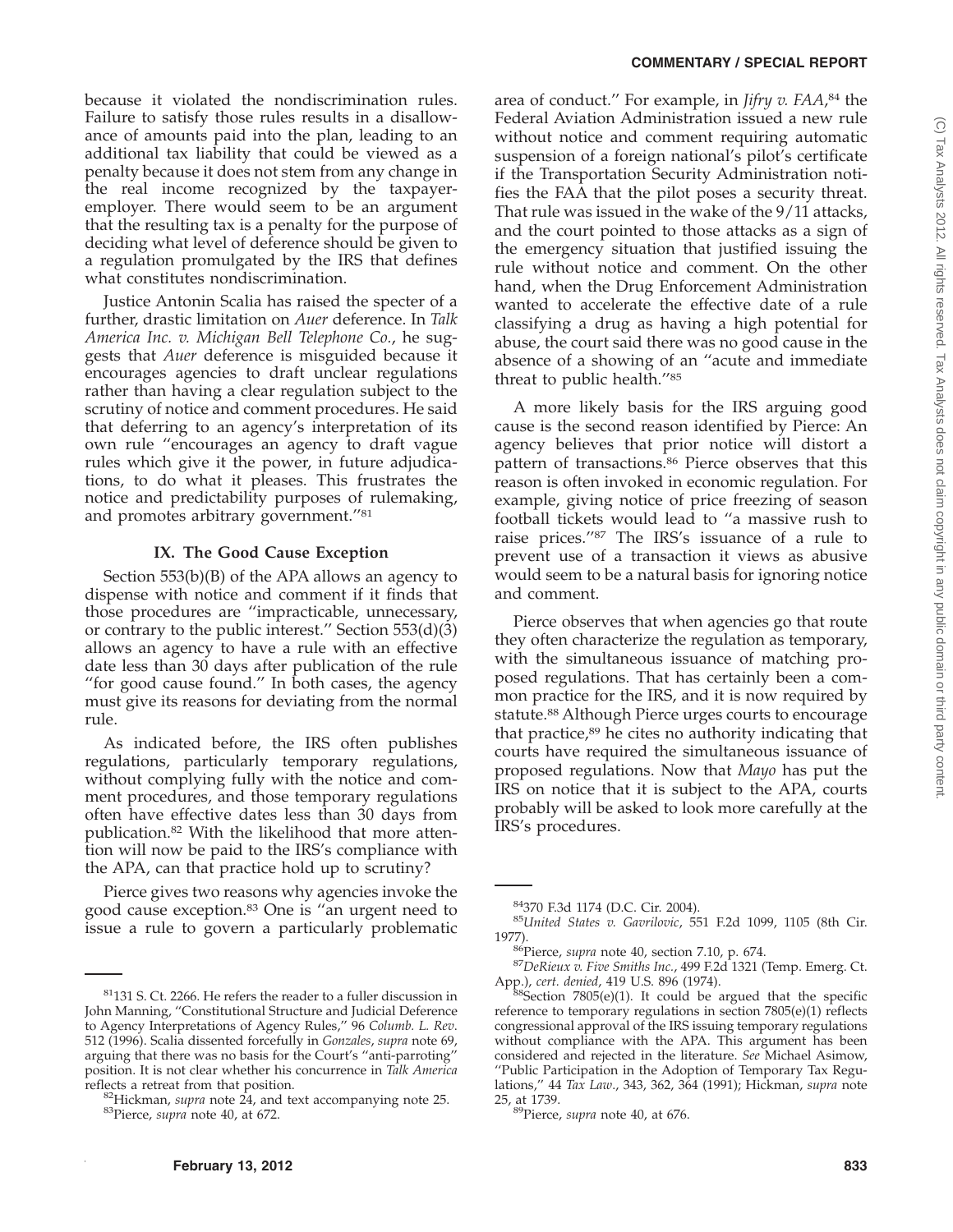# **X. Retroactive Rules**

If administrative action is justified under *Chevron*'s step two, it means that a court has found that the agency's action ''is based on a permissible construction of the statute.'' That means there is more than one permissible construction, and the agency's actions reflect one of those constructions.

It follows that an agency should be permitted to change the construction it gives a statute as long as it follows the proper procedures in promulgating its decision.90 In making such a change, it must explain its actions, take into account legitimate reliance on the prior position, and may not be arbitrary, capricious, or abuse its discretion.91 It may even take a position contrary to a prior court decision, as long as the court did not conclude that its interpretation satisfied *Chevron*'s step one and allowed for only one interpretation.92

Because *Mayo* recognized the IRS's power in promulgating regulations, tax practitioners may well find the agency being more aggressive in pushing its favored positions through regulations. The extent to which it can change its published positions must be clarified.

## **A. The Statutory Structure — Section 7805**

Before the Taxpayer Bill of Rights II,<sup>93</sup> Congress created a special rule that applied to the retroactivity of IRS regulations and rulings. Section 7805(b) said:

The Secretary may prescribe the extent, if any, to which any ruling or regulation, relating to the internal revenue laws, shall be applied without retroactive effect.

Thus, the default under the statute was that any ruling or regulation would apply retroactively.

That approach was turned on its head by the Taxpayer Bill of Rights II. Under current section 7805(b)(1), a regulation, whether final, temporary, or proposed, cannot normally have an effective date before the earlier of (i) the date the final regulation is published in the *Federal Register*, (ii) the date that any notice substantially describing the proposed, temporary, or final regulation is published, or (iii) in 1. regulations issued within 18 months of the enactment of the statute to which the regulation relates;

2. regulations issued to prevent abuse;

3. regulations that correct a procedural defect in a previously issued regulation;

4. regulations relating to internal practices or procedures;

5. regulations issued under a legislative grant to prescribe a different effective date; and

6. regulations to the extent taxpayers may elect to apply them retroactively.

Amended section 7805(b) continues to allow pronouncements other than regulations to be issued with retroactive effect.<sup>94</sup> The change in retroactive effect applies to regulations that relate to statutory provisions enacted on or after July 30, 1996. Note that this effective date is not based on the date the regulation was issued but on the date the statute was enacted. The IRS can continue to issue regulations with retroactive effect under the prior version of section 7805(b) for statutory provisions enacted before July 30, 1996. Congress's actions suggest that in drafting future legislation, it will take into account the more limited power it has given the IRS to issue retroactive regulations.

# **B. The Judicial Gloss**

The Supreme Court provided strong authority against retroactive application of regulations in *Bowen v. Georgetown University Hospital*. <sup>95</sup> However, that opinion is not of central importance in tax litigation<sup>96</sup> because it focused on whether the administrative agency had the power to promulgate retroactive rules. As discussed above, the code has long had explicit rules governing the IRS's power to promulgate retroactive rules.

Thus, the limits on retroactive rulemaking would appear to come from the APA and general principles of fairness. The APA discusses the scope of judicial review of administrative actions and states, in part $97$ :

<sup>90</sup>*Motor Vehicle Manufacturing Ass'n v. State Farm Automobile*

*Insurance Co.*, 463 U.S. 29 (1983). <sup>91</sup>*Smiley v. Citibank*, 517 U.S. 735, 742 (1996). <sup>92</sup>*Nat'l Cable & Telecommunications Ass'n v. Brand X Internet Servs.*, 545 U.S. 967 (2005). The Supreme Court might elaborate on that in its *Home Concrete* decision. *See supra* text accompanying notes 41-44. In the oral argument of *Home Concrete*, Justice Breyer expressed concern with the fairness of the IRS's retroactive regulation. Chief Justice Roberts repeatedly asked whether *Brand X* has ever been applied to a Supreme Court decision (it

has not).  $^{93}$ P.L. 104-168, section 1101(a).

 $94$ Section 7805(b)(8). However, rulings do not have the same status as regulations, with some courts taking the position that they are no more than a statement of the position of one of the parties. See Butka v. Commissioner, 91 T.C. 110, 130 (1988).

<sup>&</sup>lt;sup>95</sup>488 U.S. 204 (1988).<br><sup>96</sup>The Federal Circuit made that point in *Grapevine Imports Ltd. v. United States*, 636 F.3d 1368, 1382 (Fed. Cir. 2011), *Doc 2011-5233*, *2011 TNT 49-14*; *see also* Saltzman, *supra* note 63, at para. 3.02[4].<br><sup>97</sup>5 U.S.C. section 706(e).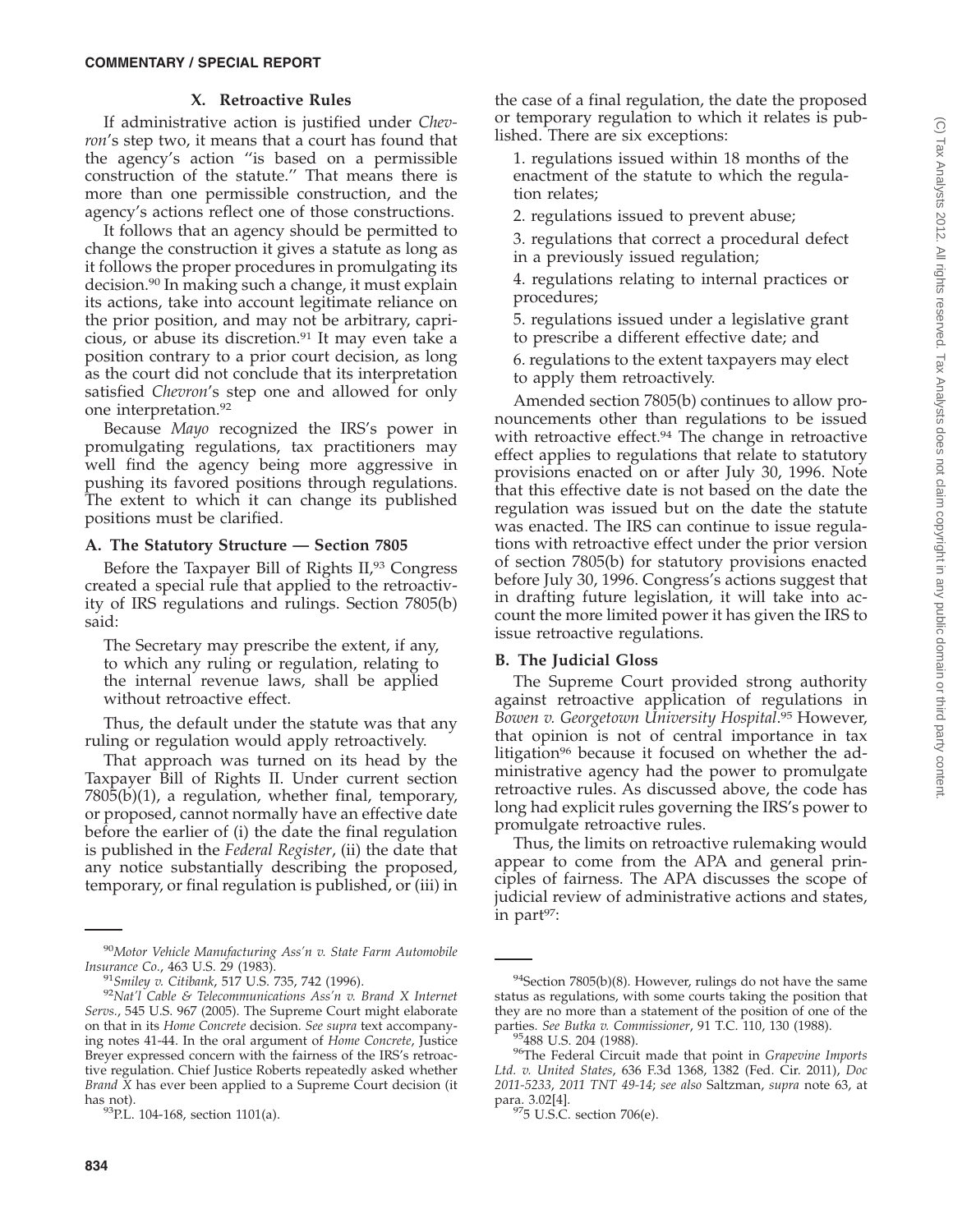The reviewing court shall —

**(2)** hold unlawful and set aside agency action, findings, and conclusions found to be —

**(A)** arbitrary, capricious, an abuse of discretion, or otherwise not in accordance with law;

**(B)** contrary to constitutional right, power, privilege, or immunity;

**(C)** in excess of statutory jurisdiction, authority, or limitations, or short of statutory right.

That provision is not novel. As explained in the 1947 Attorney General's Manual on the APA (''the Government's own most authoritative interpretation of the APA,''98), those criteria ''restate the scope of the judicial function in reviewing final agency action.''99

When an administrative agency attempts to apply a rule retroactively, courts apply a balancing test to determine whether retroactive application runs afoul of section 10(e). In *NLRB v. Guy F. Atkinson Co.*, <sup>100</sup> the National Labor Relations Board (NLRB) wished to enforce a new standard to declare the respondent guilty of an unfair labor practice. The court refused to apply the new rule retroactively, saying the iniquity of retroactive policymaking on an innocent party was ''manifest.'' The court reasoned that the fact that an administrative agency may be favored in its interpretation of its own rules does not mean that it has any special authority to determine when its actions should be retroactive.<sup>101</sup>

In *NLRB v. Majestic Weaving Co.*, <sup>102</sup> the NLRB petitioned to enforce an order ruling that the respondent gave unlawful assistance to a union. The respondent's activities were permissible when they were done, but later became unlawful under a new NLRB rule. The court said:

A decision branding as ''unfair'' conduct stamped ''fair'' at the time a party acted, raises judicial hackles. . . . And the hackles bristle still more when a financial penalty is assessed for action that might well have been avoided if the agency's changed disposition had been

earlier made known, or might even have been taken in express reliance on the standard previously established.103

In *Retail, Wholesale and Department Store Union v. NLRB*, <sup>104</sup> the court set forth five considerations for determination that a rule should be made retroactive:

1. whether the case is one of first impression;

2. whether the new rule represents an abrupt departure from well-established practice or merely attempts to fill a void in an unsettled area of law;

3. the extent to which the party against whom the new rule is applied relied on the former rule;

4. the burden a retroactive order imposes on a party; and

5. the statutory interest in applying a new rule despite a party's reliance on the old standard.

The retroactivity doctrine has been applied in cases involving tax liabilities.105 With the tax bar now required to focus more clearly on the possible application of administrative law authorities to tax litigation, the issue may get further scrutiny.

#### **XI. One Last Look at** *Mayo*

It is highly unlikely that the Supreme Court will reconsider its position in *Mayo* when it considers *Home Concrete*. Still, it is worth noting that despite the Court's conclusion to the contrary in *Mayo*, there may well be reasons that *Chevron* should not be applied to decisions reached in the context of tax administration.

The Court in *Chevron* emphasized the greater political accountability of agencies as compared with courts.<sup>106</sup> Administrative law scholars recognize that not all agencies are equally independent. For example, Cass Sunstein has qualified a statement that administrators have electoral accountability, saying:

<sup>98</sup>*Bowen v. Georgetown Univ. Hosp.*, 488 U.S. 204, 218 (1988)

<sup>&</sup>lt;sup>99</sup>See the 1947 Attorney General's Manual, at 108-109, *available at* http://www.oalj.dol.gov/PUBLIC/APA/REFERENC

<sup>&</sup>lt;sup>100</sup>195 F.2d 141 (9th Cir. 1952). <sup>101</sup>*Id*. at 149 (footnote omitted). <sup>102</sup>355 F.2d 854 (2d Cir. 1966).

<sup>103</sup>*Id*. at 860. 104466 F.2d 380, 390 (D.C. Cir. 1972). <sup>105</sup>*E.g*., *Helvering v. R.J. Reynolds Tobacco Co.*, 306 U.S. 110 (1939) (Court also influenced by reenactment of statute); *Elkins v. Commissioner*, 81 T.C. 669, 681 (1983) (''It would constitute an abuse of discretion for [the commissioner] first to state a concise rule through the medium of an official pronouncement and then belatedly to alter that rule to the substantial disadvantage of a taxpayer who had meanwhile acted in reliance on the most reasonable interpretation of it''); *LeCroy Res. System Corp. v. Commissioner*, 751 F.2d 123 (2d Cir. 1984); *see also Chock Full O'Nuts Corp. v. United States*, 453 F.2d 300 (2d Cir. 1971) (promulgation of retroactive regulation during the course of litigation is "questionable").<br> $\frac{106}{467}$  U.S. at 865-866.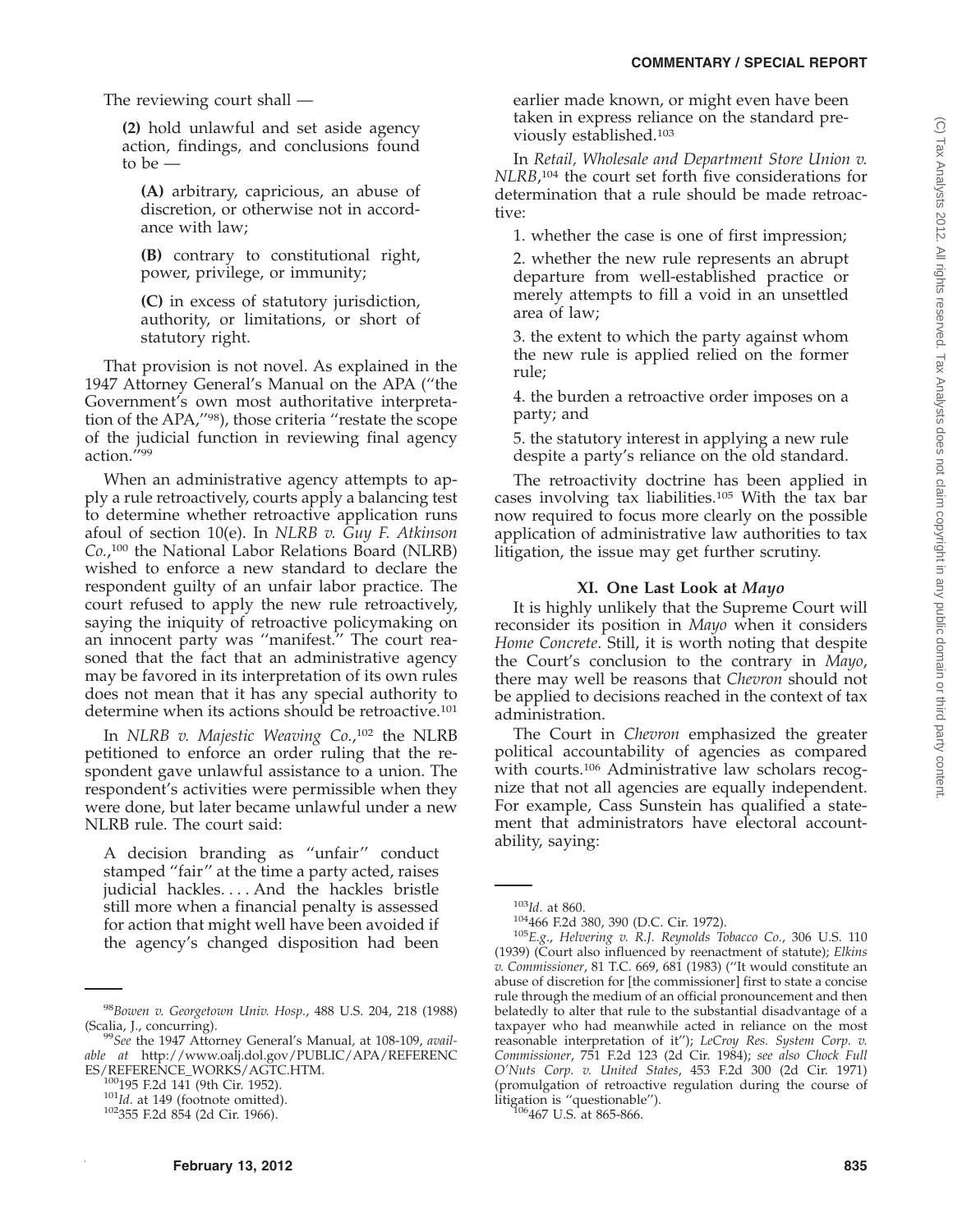Of course, ''independent'' agencies — those whose heads are appointed for fixed terms and are not subject to plenary removal power — are to a degree insulated from presidential policy making. . . . Moreover, shifts in the judiciary are a predictable consequence of shifts in the administration, and in this sense courts are not wholly independent. Finally, agencies are sometimes subject to narrow or parochial pressures. Their decisions can hardly be said to track the public will in all cases. These qualifications do not, however, undermine the basic claim that the democratic pedigree of the agency is usually superior to that of the court.107

That might suggest that *Chevron* deference could operate differently when applied to the pronouncements of different agencies, depending on how much electoral accountability they have. I have not found anyone who makes that suggestion, however, perhaps because, even in independent agencies, political shifts that affect enforcement are quite significant, although their effect is perhaps not quite as immediate as for other agencies.108

The problem with applying that analysis to the IRS is that it is much more insulated from political changes than other agencies for two reasons. First, from a political science standpoint, the IRS has ''observable outputs and outcomes'' that make it ''more responsive to statutory mandates than to fluctuations in the political preferences.''109 A study of IRS audits concluded that ''political influence is not too strong'' in IRS operations.110 However, the IRS is not unique in that regard.

The second reason to conclude that the IRS is insulated from the political process relates to its history. In the early 1950s, a major investigation of the Bureau of Internal Revenue (predecessor of the IRS) uncovered significant corruption in the administration of the tax laws.111 As a result of the investigation, the Commissioner of Internal Revenue between 1944 and 1947 was indicted for income tax evasion, the assistant AG in charge of the tax division was removed from office by the president, the chief counsel of the Bureau resigned his office, and nine of the 64 collectors of internal revenue (the predecessors of district directors) were removed from office or forced to resign. Among the consequences of that investigation, all IRS positions, except for the commissioner and the chief counsel, became civil service appointments.112 Accordingly, the IRS is not intended to be subject to political changes the same way other administrative agencies are. Since then, the IRS has had a tradition of being fiercely protective of its independent status.113 And, with only two political appointees (and their assistants) coming in with any new administration, there is not much ability to make substantive changes in IRS positions. That has been strengthened in recent years because commissioners often have been chosen for their ability to run a large operation rather than for their substantive tax expertise.114 While it remains true that the IRS has

<sup>111</sup>House Ways and Means Committee, King Committee Report. A detailed description of the results of the investigation can be found in Appendix B. Allusions to the problems that were uncovered in that investigation can be found in President Truman's message accompanying Reorganization Plan No. 1 of

<sup>112</sup>Reorg. Plan No. 1 of 1952, 17 *Fed. Reg.* 2.243, 66 Stat. 823. <sup>113</sup>Probably the best known example is the refusal by Commissioner Donald Alexander (himself a political appointee) to act on President Nixon's ''enemies list.'' *See, e.g.*, Michael Joe, ''Former IRS Commissioner Donald Alexander Dies at 87,'' *Tax Notes*, Feb. 9, 2009, p. 703, *Doc 2009-2239*, or *2009 TNT 21-4*. My own experience at Treasury's Office of Tax Legislative Counsel suggests the power of the nonpolitical bureaucrats at the IRS. As the line attorney at Treasury in charge of farmers' cooperatives, I received regular visits from the head of one of the nation's biggest farmer cooperatives, which was based in Georgia, President Carter's home state. He was asking for a change in the treatment of cooperatives, which we agreed internally should be made. However, the head of the IRS group that had to sign off on the change was deeply suspicious of co-operatives and was greatly concerned that they would use any change to elude the corporate tax. After many meetings with IRS personnel, and many tentative agreements, I left Treasury without any change having been made. When I had been out of Treasury for a few years, the chief counsel called me into his office to review the co-operative situation. After reviewing it with me, he agreed to one approach we had proposed and said he would make the change. The change was never made administratively  $-$  it required a statutory amendment.

 $114$ That distinction between the IRS and other agencies is reduced to the extent the Treasury assistant secretary for tax policy must sign off on regulations before the IRS can publish them. Reg. section 301.7805-1(a). Still the premise on which *Chevron* deference is based may be misdirected when applied to **(Footnote continued on next page.)**

<sup>107</sup>Sunstein, ''Law and Administration After *Chevron*,'' 90

*Columb. L. Rev.* 2071, 2087 at n. 80 (1990).<br><sup>108</sup>*See, e.g.*, Michael Harper, ''Judicial Control of the National Labor Relations Board's Lawmaking in the Age of *Chevron* and *Brand X*,'' 89 *B. U. L. Rev*. 189, 189-191 (2009); James O'Reilly, ''Losing Deference in the FDA's Second Century: Judicial Review, Politics, and a Diminished Legacy of Expertise,'' 93 *Cornell*

<sup>&</sup>lt;sup>109</sup>The generalizations come from James Q. Wilson, *Bureaucracy: What Government Agencies Do and Why They Do It* (Basic Books 1989), as summarized in Mehriye Mete, ''Bureaucratic Behavior in Strategic Environments: Politicians, Taxpayers and the IRS,'' 64 *J. Pol*. 384, 401 (2002). For a general review of the interactions between political science theories and rules of deference, see Bradley Lipton, "Accountability, Deference, and the Skidmore Doctrine," 119 Yale L.J. 2096 (2010).

the *Skidmore* Doctrine," 119 *Yale L.J.* 2096 (2010).<br><sup>110</sup>Mehriye Mete, "Bureaucratic Behavior in Strategic Environments: Politicians, Taxpayers and the IRS,'' 64 *J. Pol*. 384, 401 (2002).